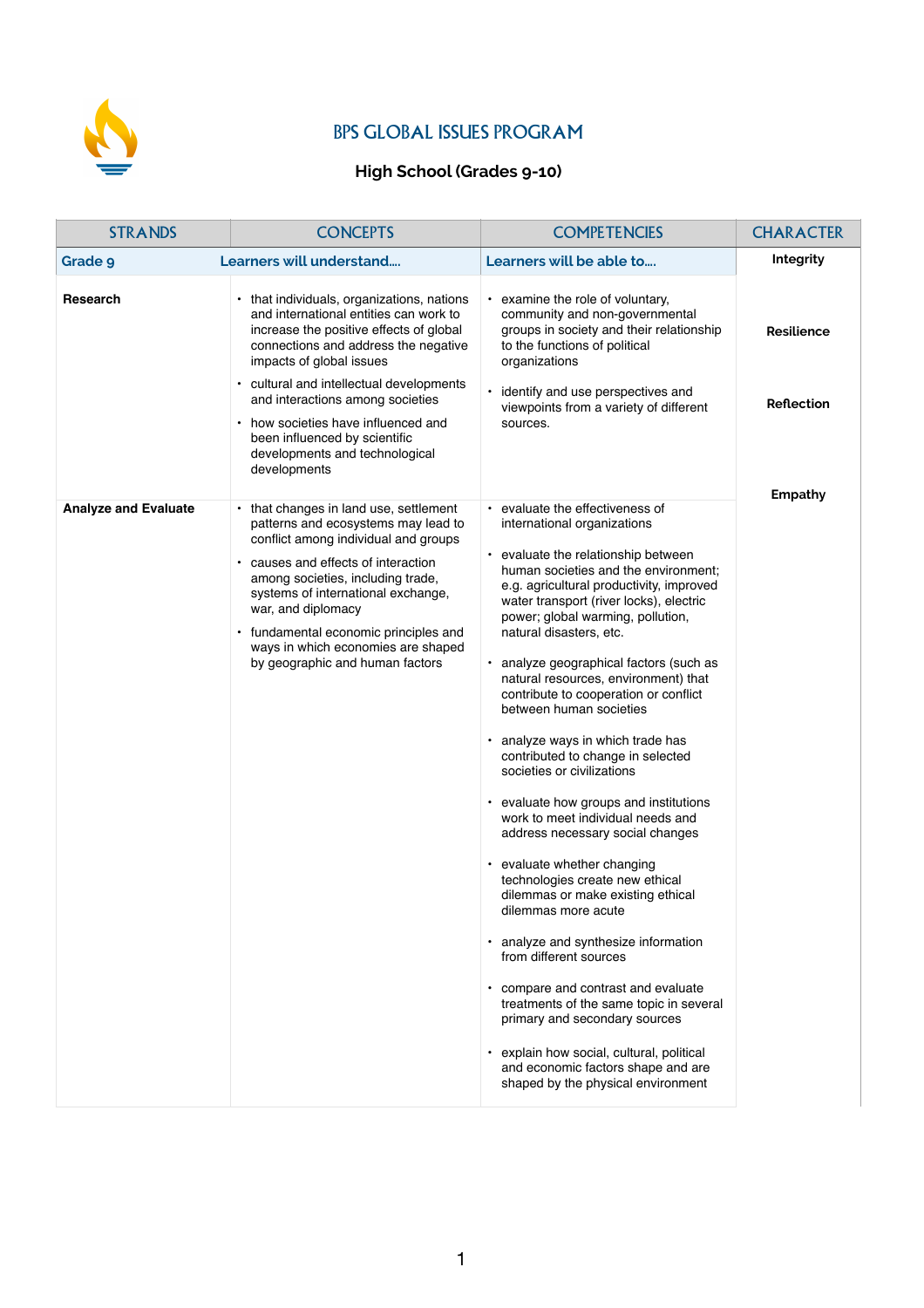| <b>STRANDS</b>                 | <b>CONCEPTS</b>                                                                                                                                                                                                                                                                                                                                                                                                                                     | <b>COMPETENCIES</b>                                                                                                                                                                                                                                                                                                                                                                                                                                                                                                                                                                    | <b>CHARACTER</b> |
|--------------------------------|-----------------------------------------------------------------------------------------------------------------------------------------------------------------------------------------------------------------------------------------------------------------------------------------------------------------------------------------------------------------------------------------------------------------------------------------------------|----------------------------------------------------------------------------------------------------------------------------------------------------------------------------------------------------------------------------------------------------------------------------------------------------------------------------------------------------------------------------------------------------------------------------------------------------------------------------------------------------------------------------------------------------------------------------------------|------------------|
| <b>Reflect</b>                 | • that humans adapt and change the<br>environment while depending upon it<br>• that conflict and cooperation among<br>the peoples of the earth influence the<br>division and control of the world<br>• the interactions and relationship<br>between human societies and their<br>physical environment<br>• why societies create and adopt<br>systems of governance and how they<br>address human needs, rights,<br>responsibilities and citizenship | infer meaning and identify bias or<br>vested interest from different source<br>material<br>identify and explain facts, opinions<br>value judgements and prediction                                                                                                                                                                                                                                                                                                                                                                                                                     |                  |
| Communicate<br>and Collaborate | • that effective reasoning will create a<br>more convincing argument                                                                                                                                                                                                                                                                                                                                                                                | • express ideas and communicate<br>creatively<br>• plan, organize and effectively set goals                                                                                                                                                                                                                                                                                                                                                                                                                                                                                            |                  |
| Grade10                        | Learners will understand                                                                                                                                                                                                                                                                                                                                                                                                                            | Learners will be able to                                                                                                                                                                                                                                                                                                                                                                                                                                                                                                                                                               |                  |
| Research                       | • that individuals, organizations, nations<br>and international entities can work to<br>increase the positive effects of global<br>connections and address the negative<br>impacts of global issues<br>• cultural and intellectual developments<br>and interactions among societies<br>how societies have influenced and<br>been influenced by scientific<br>developments and technological<br>developments                                         | • use spatial models to investigate<br>relationships between places and<br>patterns of settlement and human<br>interaction<br>interpret graphic presentation of<br>$\bullet$<br>quantitative data.                                                                                                                                                                                                                                                                                                                                                                                     |                  |
| <b>Analyze and Evaluate</b>    | • that changes in land use, settlement<br>patterns and ecosystems may lead to<br>conflict among individual and groups<br>causes and effects of interaction<br>among societies, including trade,<br>systems of international exchange,<br>war, and diplomacy<br>• fundamental economic principles and<br>ways in which economies are shaped<br>by geographic and human factors                                                                       | • analyze how cooperation and conflict<br>influence political, economic, and social<br>conditions<br>analyze how ideals and institutions of<br>freedom, equality, justice, and<br>citizenship have changed over time and<br>from one society to another<br>analyze social, economic moral, ethical,<br>religious, and legal issues arising from<br>technological developments and<br>scientific developments<br>analyze and synthesize information<br>from different sources<br>• evaluate issues regarding distribution of<br>powers and responsibilities within<br>political systems |                  |